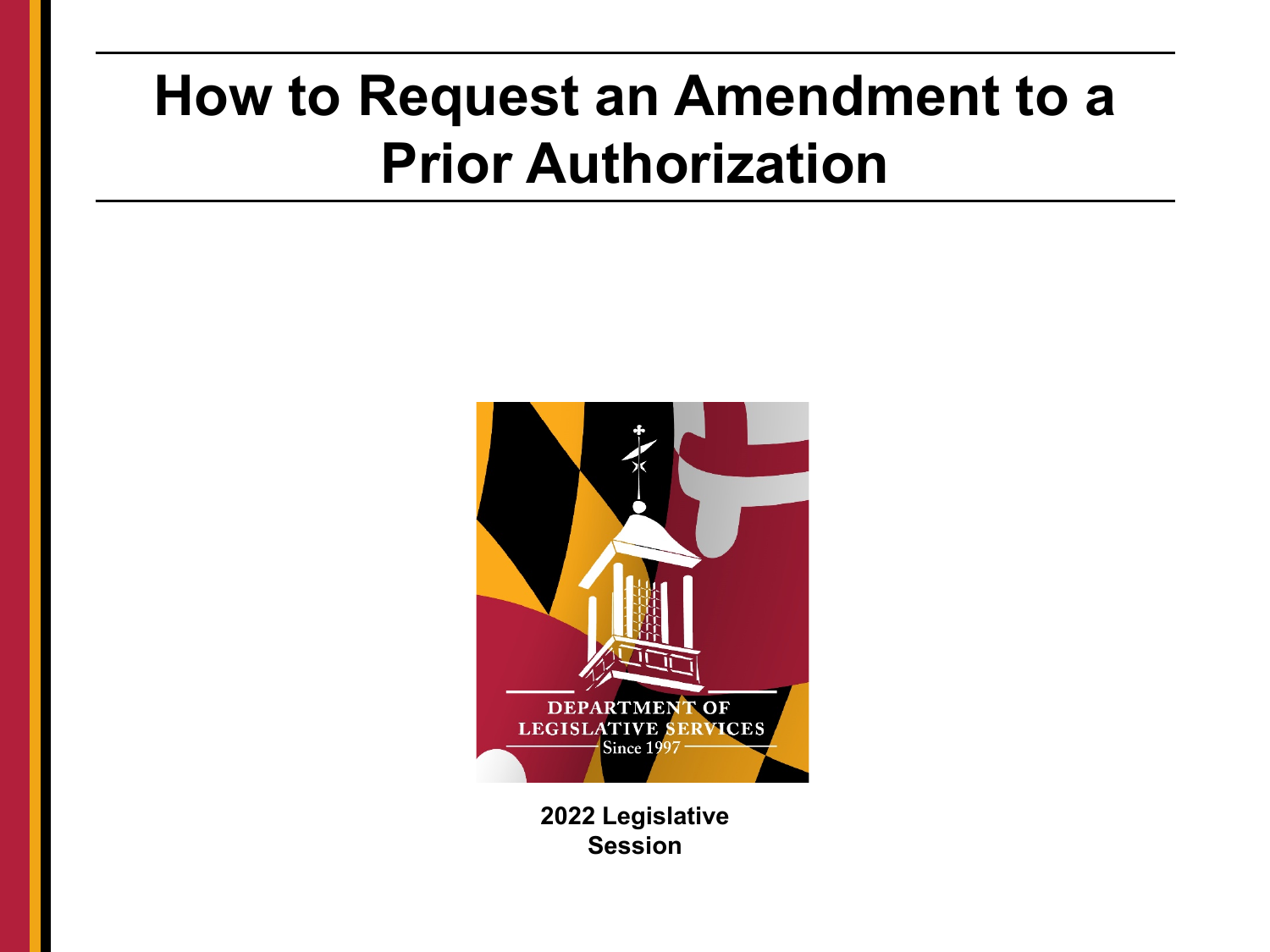

# **What Is a Prior Authorization Request?**

- An organization may find that a State capital grant authorized in a prior legislative session requires changes in order to access the grant funds. If this is the case, the organization should seek legislative sponsorship of an amendment to their prior authorized grant (commonly referred to as a prior authorization amendment request)
- A prior authorization amendment is a request to alter an authorization of State debt enacted in a prior legislative session. **These are not requests for new funding**
- Alterations may include
	- extending the time to present evidence of a matching fund
	- modifying the types of funds that can be used as a matching fund
	- modifying the amount of matching funds
	- extending the time to expend or encumber the funds
	- modifying the scope and/or purpose of the project; and
	- adding, removing, or modifying the grantee organization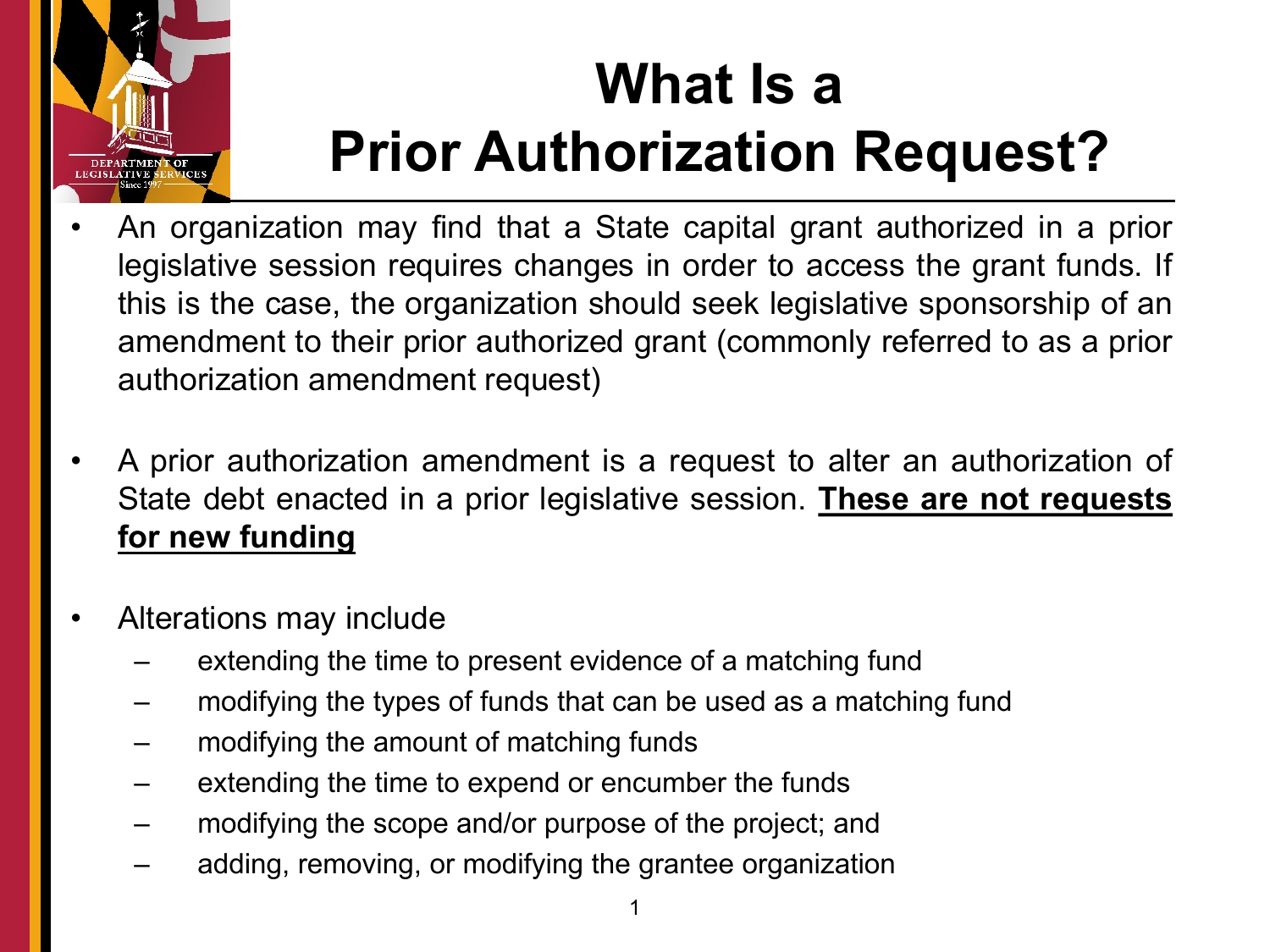

### **Prior Authorization Request Form**

- Sponsorship of a prior authorization amendment request is initiated when a member completes and submits an official Prior Authorization Request Form. The request form is available on the Maryland General Assembly (MGA) website at [https://mgaleg.maryland.gov/pubs-current/current-prior-authorization-submission](https://mgaleg.maryland.gov/pubs-current/current-prior-authorization-submission-form.pdf)form.pdf
- Member Sponsors should submit completed request forms to the Department of Legislative Services (DLS) at [Prior.Authorization@mlis.state.md.us](mailto:Prior.Authorization@mlis.state.md.us)
- The request form provides information to DLS to properly draft requested amendments for inclusion in the omnibus prior authorization bill
	- Grantee name
	- Sponsor name/co-sponsor
	- Project title
	- Request amount
	- Authorization year
	- Changes the sponsor wants made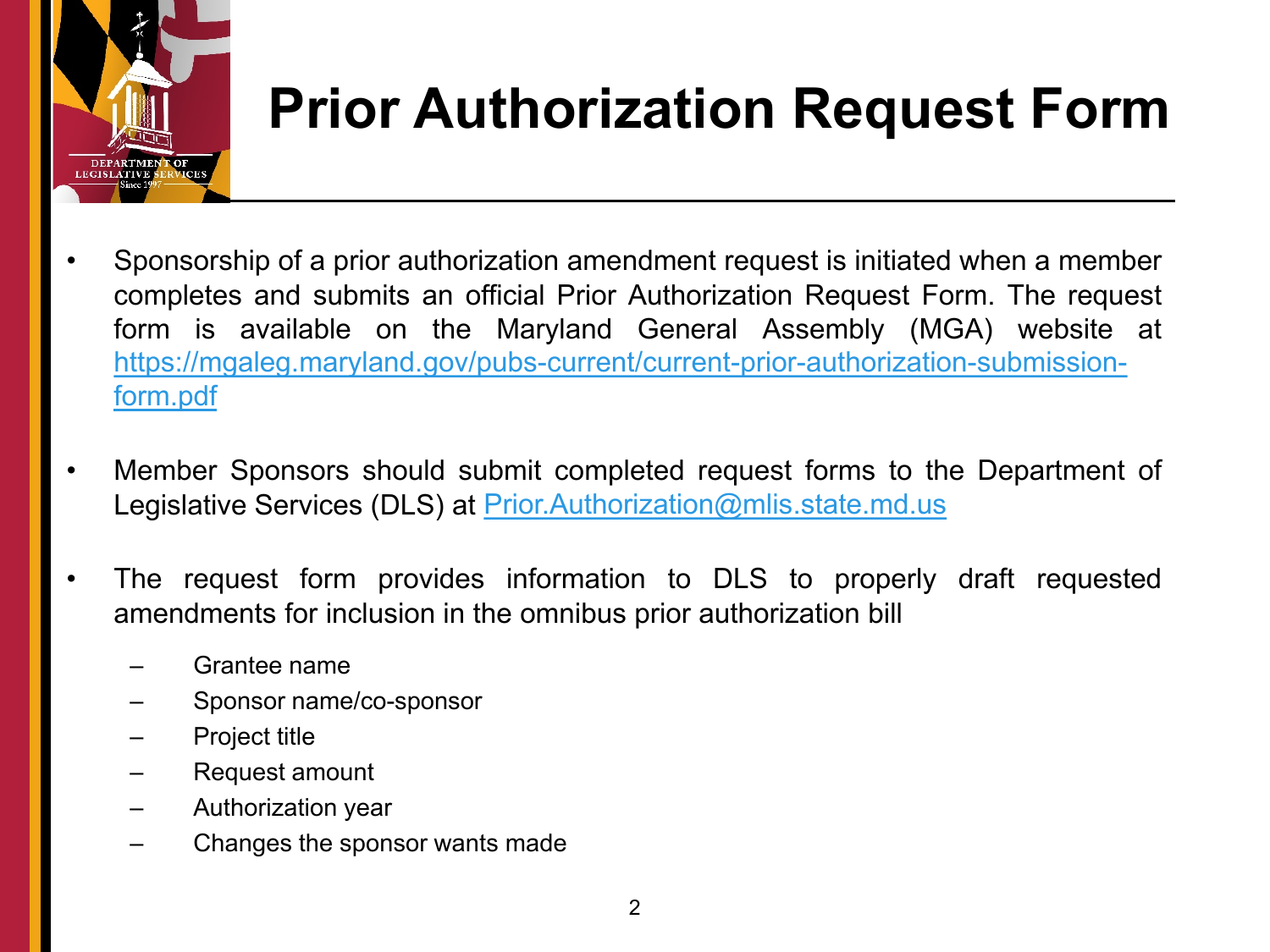

#### **Prior Authorization Request Form (cont.)**

|                                                                                                                                                                                                                                                                                                                                                                                                                                                   | Year Authorized: Original Bond Amount:                                                                  |
|---------------------------------------------------------------------------------------------------------------------------------------------------------------------------------------------------------------------------------------------------------------------------------------------------------------------------------------------------------------------------------------------------------------------------------------------------|---------------------------------------------------------------------------------------------------------|
| County: Counties                                                                                                                                                                                                                                                                                                                                                                                                                                  |                                                                                                         |
| <b>Requestor(s):</b>                                                                                                                                                                                                                                                                                                                                                                                                                              |                                                                                                         |
|                                                                                                                                                                                                                                                                                                                                                                                                                                                   | Senate: <u>Alexander Communication</u>                                                                  |
| House: $\frac{1}{\sqrt{1-\frac{1}{2}} \cdot \frac{1}{2} \cdot \frac{1}{2} \cdot \frac{1}{2} \cdot \frac{1}{2} \cdot \frac{1}{2} \cdot \frac{1}{2} \cdot \frac{1}{2} \cdot \frac{1}{2} \cdot \frac{1}{2} \cdot \frac{1}{2} \cdot \frac{1}{2} \cdot \frac{1}{2} \cdot \frac{1}{2} \cdot \frac{1}{2} \cdot \frac{1}{2} \cdot \frac{1}{2} \cdot \frac{1}{2} \cdot \frac{1}{2} \cdot \frac{1}{2} \cdot \frac{1}{2} \cdot \frac{1}{2} \cdot \frac{1}{2$ | $\overline{a}$                                                                                          |
| year, bill number, etc.)                                                                                                                                                                                                                                                                                                                                                                                                                          | Original Bond Bill Request(s): (Include as much detail as possible <i>i.e.</i> chapter number, section, |
|                                                                                                                                                                                                                                                                                                                                                                                                                                                   | Previous Prior Authorization Request(s)/Bill(s): (Include as much detail as possible i.e. chapter       |
|                                                                                                                                                                                                                                                                                                                                                                                                                                                   |                                                                                                         |
| number, section, year, bill number, etc.)<br>Project/Grantee Contact Person:                                                                                                                                                                                                                                                                                                                                                                      |                                                                                                         |
|                                                                                                                                                                                                                                                                                                                                                                                                                                                   |                                                                                                         |
|                                                                                                                                                                                                                                                                                                                                                                                                                                                   | Name: Phone Number:                                                                                     |
|                                                                                                                                                                                                                                                                                                                                                                                                                                                   |                                                                                                         |
| If changing grantee or project name:                                                                                                                                                                                                                                                                                                                                                                                                              | New Contact Person: New Phone Number:                                                                   |

Amendments to the Bill in each Chamber.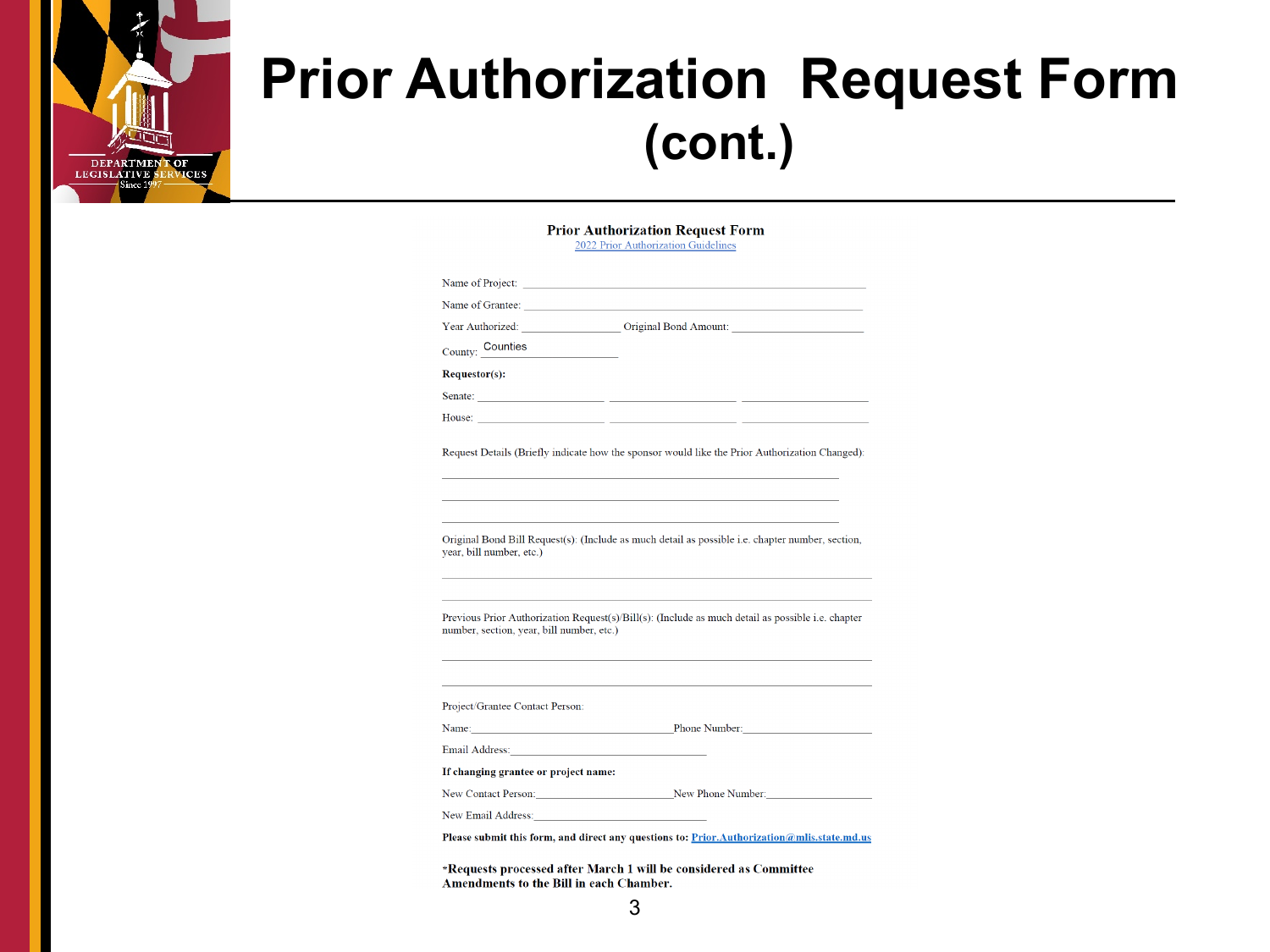

## **Prior Authorization Fact Sheet**

- Sponsors **must** work with the grantee organization to complete and submit a *Prior Authorization Fact Sheet* to DLS through an automated system similar to the LBI Fact Sheet process
	- The Fact Sheet provides information needed by the budget committees to evaluate the amendment request
	- Legislators use this information to make decisions  $-$  failure to submit a fact sheet may result in a decision not to fund a project
- **Submitted** 
	- Electronically by the Sponsor via the email link sent through the Prior Authorization System
	- Sponsors should coordinate with grantees to ensure that the information in the fact sheet is complete and correct
- Provides information to the legislature to evaluate the project
- Fields 1-9 of the Fact Sheet are automatically generated by the system. If corrections are needed, contact DLS at **[Prior.Authorization@mlis.state.md.us](mailto:Prior.Authorization@mlis.state.md.us)**
- The legal name of the grantee on record with the State Department of Assessments and Taxation should match the fact sheet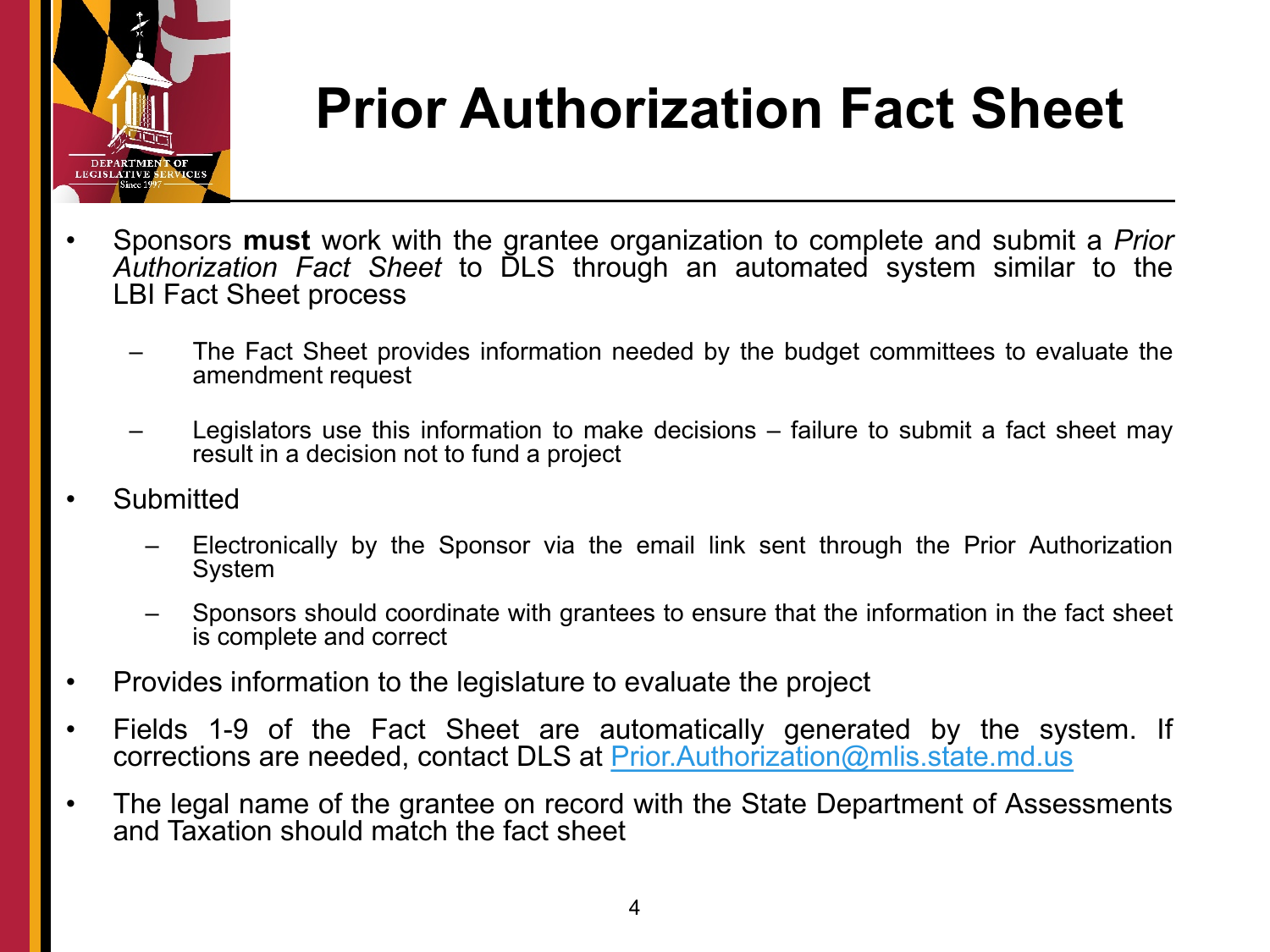

#### **Prior Authorization Basic Process**

- Grantees contact the legislative sponsor to request amendments to prior authorized capital debt projects. Requests for amendments to prior authorizations do not require the introduction of new legislation
- Members must complete a Prior Authorization Request Form (available on the General Assembly Website under the BUDGET tab) and submit the form via email to [Prior.authorization@mlis.state.md.us](mailto:Prior.authorization@mlis.state.md.us)
- DLS enters the prior authorization request into a database, and sponsors receive an email with the link to the Fact Sheet to complete
- DLS compiles the prior authorization requests into an omnibus bill for consideration by the committees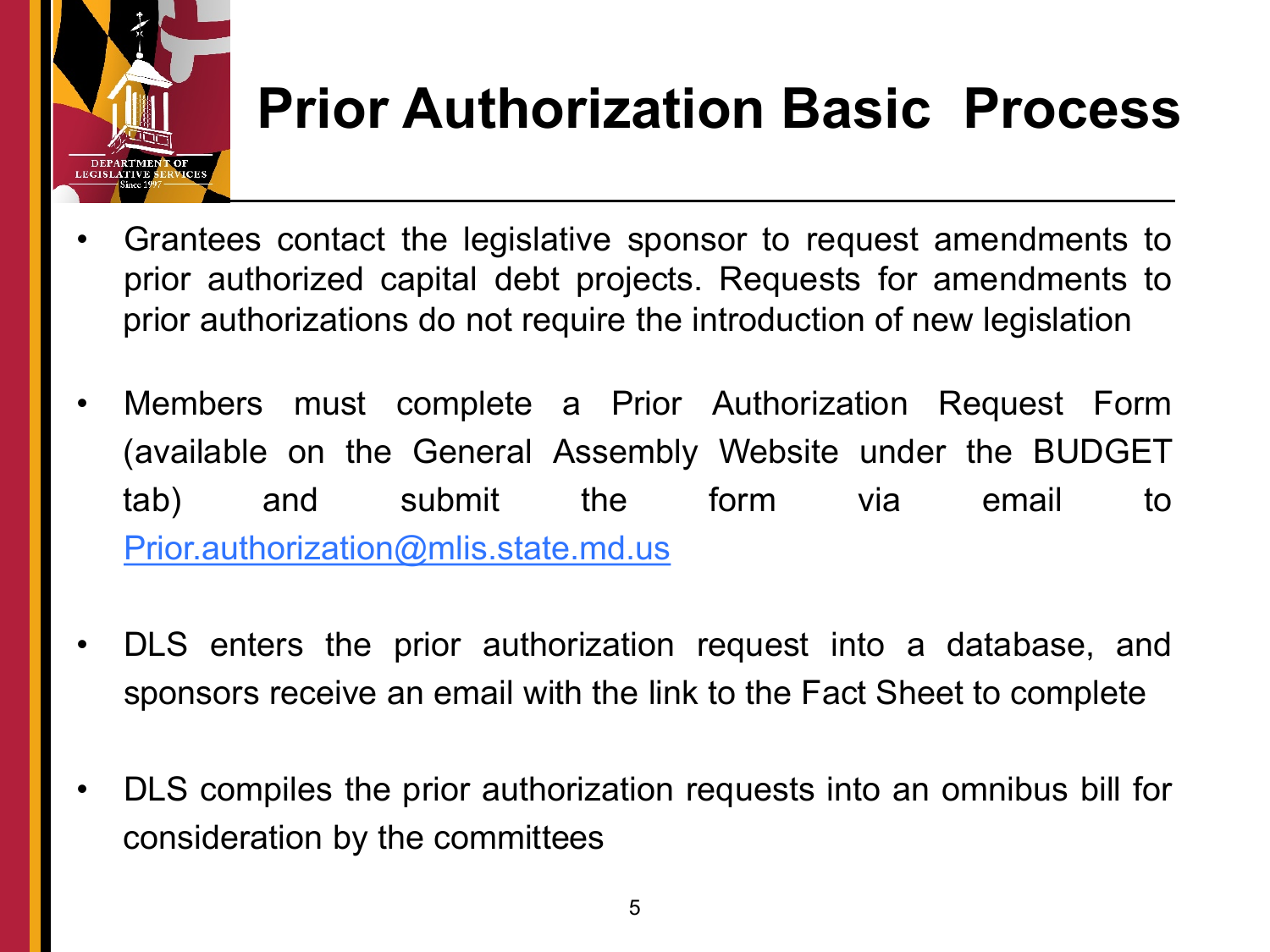

#### **Prior Authorization Process: Introduction**

- Requests processed before March 1 are included in the omnibus prior authorization bill as introduced
- Requests received after March 1 are considered by the budget committees as amendments to the omnibus prior authorization bill
- Members should review the Prior Authorization Web Report on the General Assembly website to ensure that it is consistent with the request. **If changes are needed, including adding sponsors, the member must email DLS at [Prior.authorization@mlis.state.md.us](mailto:Prior.authorization@mlis.state.md.us). Once changes have been made, the Web Report will reflect the changes**
- Once the bill is introduced, it can be tracked on the General Assembly website for the remainder of the process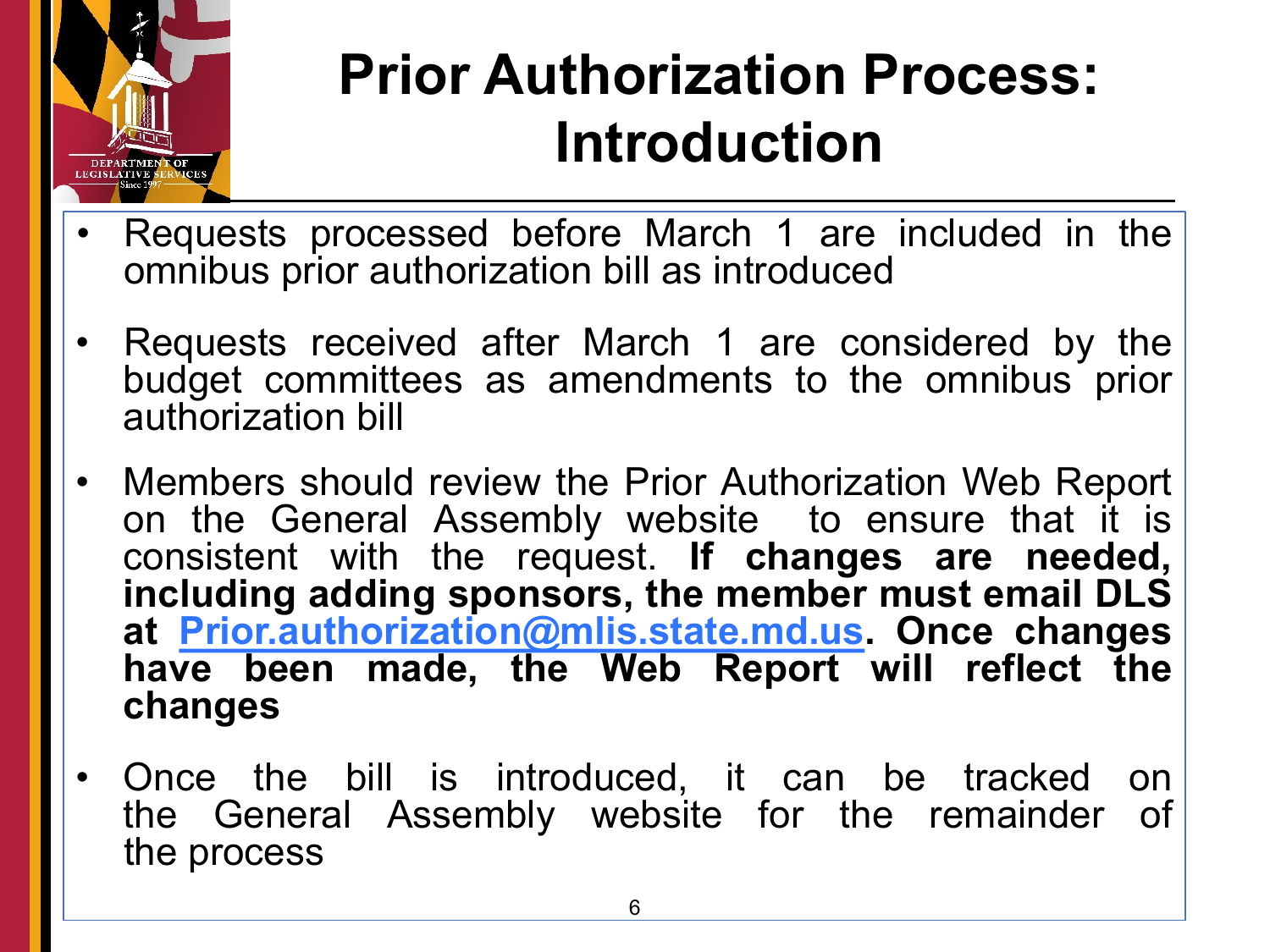

#### **Prior Authorization Process: Tracking**

| $\leftarrow$<br><b>N</b> Budget - Prior Authorizations $\times$<br>View Favorites Tools Help<br>File Edit | https://mgaleg.maryland.gov/mgawebsite/Budget/PriorAuthorizations                                 |                     |                                        |                                          | $   -$<br>Search                                                             |                                                                                             | 门<br>$\circ$<br>血安                                                                                                         | $\times$<br>- (6) C |
|-----------------------------------------------------------------------------------------------------------|---------------------------------------------------------------------------------------------------|---------------------|----------------------------------------|------------------------------------------|------------------------------------------------------------------------------|---------------------------------------------------------------------------------------------|----------------------------------------------------------------------------------------------------------------------------|---------------------|
|                                                                                                           | a e Maryland Clipper A Speaker Picks More Memb a dat UCC and Charter Search a Prior Auth a Search |                     |                                        |                                          |                                                                              |                                                                                             | N ▼ N ▼ II I I Page ▼ Safety ▼ Tools ▼ 2 ▼                                                                                 |                     |
| MARYLAND<br>GENERAL ASSEMBLY<br>í II                                                                      |                                                                                                   |                     |                                        |                                          | i.e. Bill search, keyword<br>Search                                          | Legislative Services   Legislative Audits<br><b>You)</b><br>Tube<br><b>MY</b><br><b>Mga</b> |                                                                                                                            |                     |
| <b>MEMBERS</b>                                                                                            | <b>COMMITTEES</b>                                                                                 | <b>MEETINGS</b>     | <b>LEGISLATION</b>                     | <b>BUDGET</b>                            | <b>LAWS</b><br><b>FLOOR ACTIONS</b>                                          |                                                                                             | <b>SEARCH &amp; ARCHIVES</b>                                                                                               |                     |
| Charts<br>Analyses<br>Legislation                                                                         | <b>Prior Authorizations</b><br>Documents<br><b>Status</b><br>All<br>Sponsors                      |                     |                                        | $\checkmark$                             |                                                                              | Filter:                                                                                     |                                                                                                                            |                     |
| <b>Bond Initiatives</b>                                                                                   | Showing 1 to 32 of 32 entries                                                                     |                     |                                        |                                          |                                                                              | Print $\bigoplus$                                                                           |                                                                                                                            |                     |
| <b>Prior Authorizations</b>                                                                               | $\uparrow \downarrow$<br><b>Project Name</b>                                                      | <b>Jurisdiction</b> | 11<br><b>House</b><br><b>Requestor</b> | <b>Senate</b><br>îI.<br><b>Requestor</b> | 11<br><b>Purpose</b>                                                         | $\uparrow \downarrow$<br><b>Authorizations</b>                                              | <b>Final Action</b>                                                                                                        |                     |
| Publications                                                                                              | American Legion                                                                                   | Prince George's     |                                        | Sen. Peters                              | Change the grantee                                                           | 737 2019 1(3) ZA03                                                                          | This language                                                                                                              |                     |
| <b>Related Links</b>                                                                                      | Post 381 Annex                                                                                    | County              |                                        |                                          | from "HWV<br>Enterprises, LLC" to                                            | (BL)                                                                                        | amends a prior<br>authorization to                                                                                         |                     |
| About                                                                                                     |                                                                                                   |                     |                                        |                                          | "BOARD OF<br>DIRECTORS OF<br>THE GREEN<br><b>BRANCH</b><br><b>MANAGEMENT</b> |                                                                                             | change the grantee.<br>This language<br>amends a prior<br>authorization to<br>change the name of<br>$9,125%$ $\rightarrow$ |                     |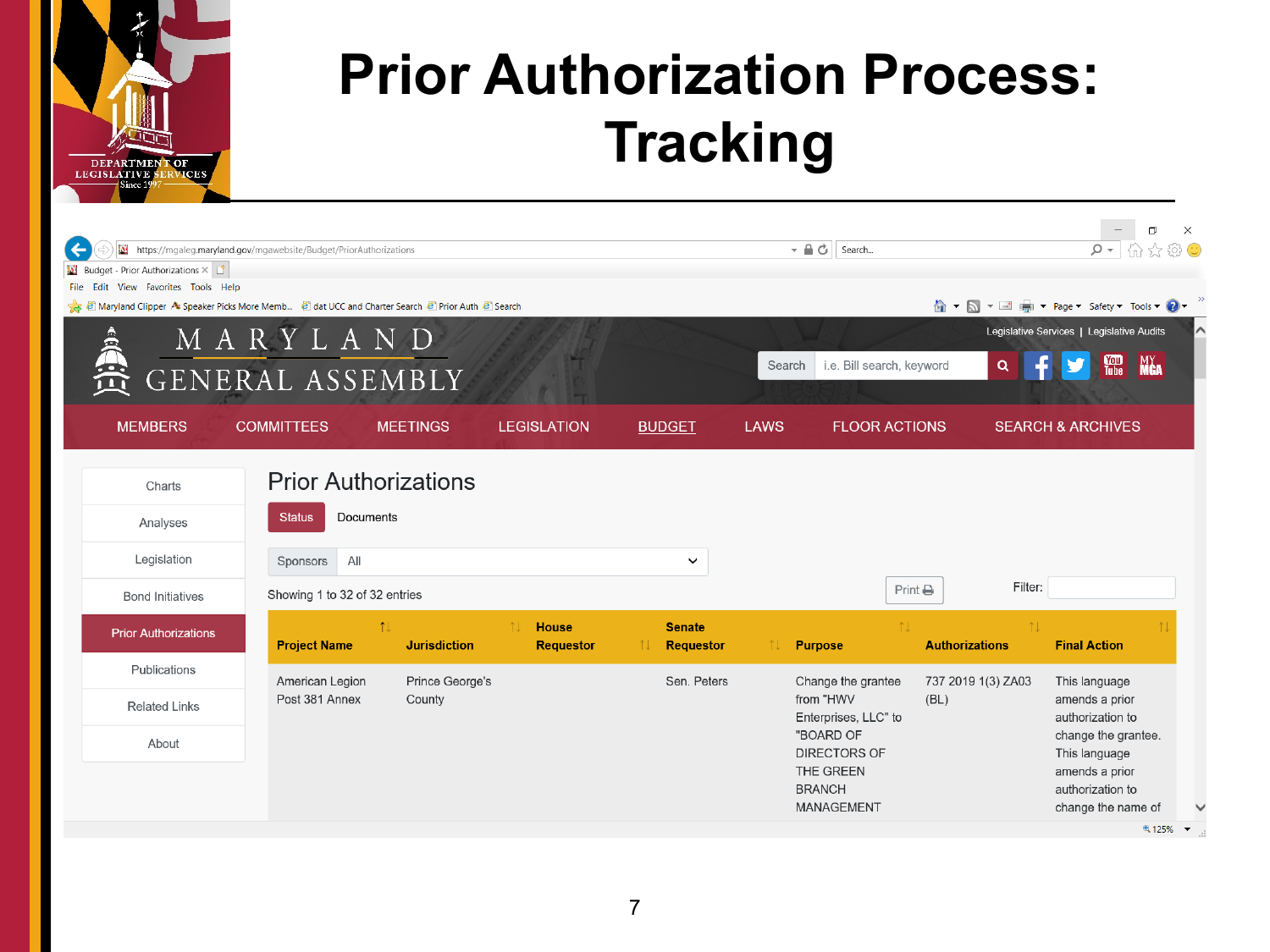

### **Prior Authorization Process: Tracking (cont.)**

- The instructions, forms, and other documents needed to successfully navigate the prior authorization amendment process can be found in the Prior Authorization Tab in the Budget section of the MGA website by selecting the Documents button
- Information about individual requests can be found in the Prior Authorization Tab in the Budget section of the MGA website by selecting the Status button
- Once the Omnibus Prior Authorization Bill is introduced, it can be tracked on the MGA website by navigating using the Budget tab
- A final report of approved amendments to prior capital grant authorizations will be available on the MGA website upon passage of the bill. This report includes links to submitted prior authorization fact sheets
- Archived prior authorization reports can be found using the search and archives tab on the MGA website